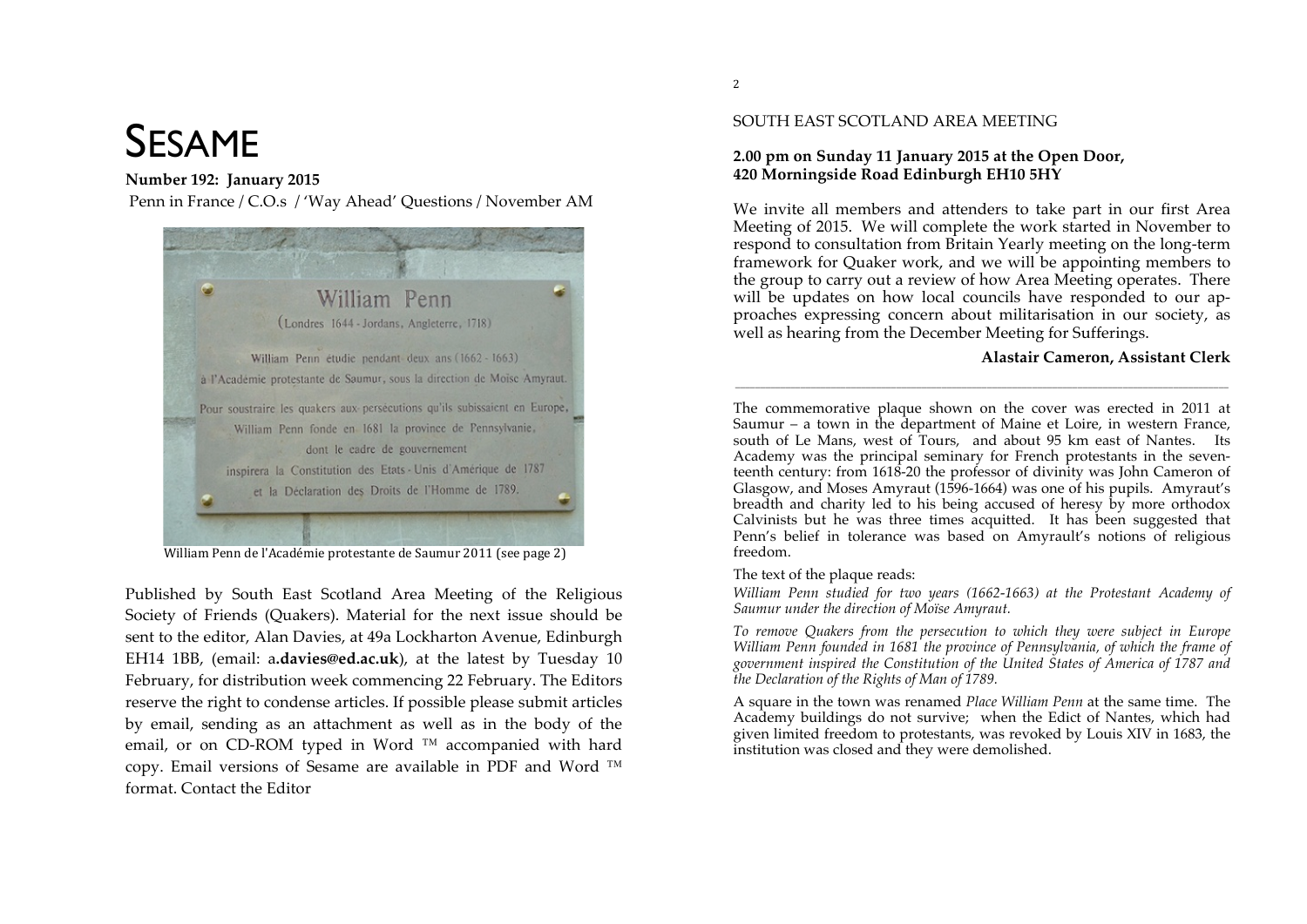## **C.O. Commemoration**

We have been invited to nominate an Edinburgh-based Quaker to join an ecumenical group which hopes to place a permanent memorial to COs [conscientious objectors] in a public place in Edinburgh, to mark the centenary of the 1916 Military Service Act, which introduced conscription. I understand that Mary Alice Mansell is willing to represent General Meeting on the group but that they would very much welcome the presence of an Edinburgh Quaker. Two names have been put forward.

#### **Phil Lucas AM Clerk**

# **The 'Way Ahead' Questions**

*Sesame* readers will remember that Quaker groups and individuals have been asked to participate in the work being done to shape the follow-on from the BYM Long Term Framework by discerning what we are led to do together and responding by 31 January 2015. 'We do not intend to list specific projects and programmes but to enable all the various groups that make up 'Quakers in Britain' to see how their leadings and activities can contribute to fulfilling our shared aspirations.' At Area Meeting on 29 November 2014 we discussed in small groups the questions offered as prompts to our discernment. These were:

*What is distinctive about Quaker work and witness, to us and to others?* 

*What is your vision of the ministry that your local meeting and Quakers in Britain are called to, now and in the future?* 

*What are we led to do together?* 

*How could Quaker structures and networks help Quakers in Britain to flourish?* 

In responding to the first two questions, Friends at Area Meeting rephrased them with a view to their also leading into our own Area Meeting review. Here are those rephrased questions with a summary of group responses:

4

**What are the key contributions Quakers are making or should be making to the communities in which our meetings are set and what is distinctively Quaker about these responses?**

- 1) A common theme emerging from the groups was that **our distinctive style of worship** is a gift which empowers us to work as individuals or in groups through other organisations to translate our testimony into action. That worship is a positive energy in providing **a distinctively non-dogmatic religious space.**
- **2) Our living out our faith is most often done through working with those of other faiths or none.**
- 3) **Our testimonies**, viewed separately, are not particularly special to us but their combination and the fact that they are rooted in our worship perhaps is. In particular, one group referred to **our peace testimony** as something that starts from a deep place within, leading to **a distinctive way of dealing with conflict**.
- 4) This **non-doctrinal religious approach** was mentioned by two groups, one referring in particular to *Advices & Queries*, which challenge without dictating.
- 5) **Our distinctive business method** was mentioned by three groups and was seen, together with **our understanding of corporate discernment,** as a gift we should be more ready to share.
- 6) Two groups mentioned **the gift of our Meeting Houses** and the potential they have for expressing our testimony in action as a community resource, especially for small and marginalized groups; others referred to **the expression of testimony that meetings without their own premises have**, through meetings with politicians or through organizing events that reflect our testimony.
- 7) One group mentioned **the distinctiveness of our work with children**: we do not teach but share experience in a spirit of equality.

3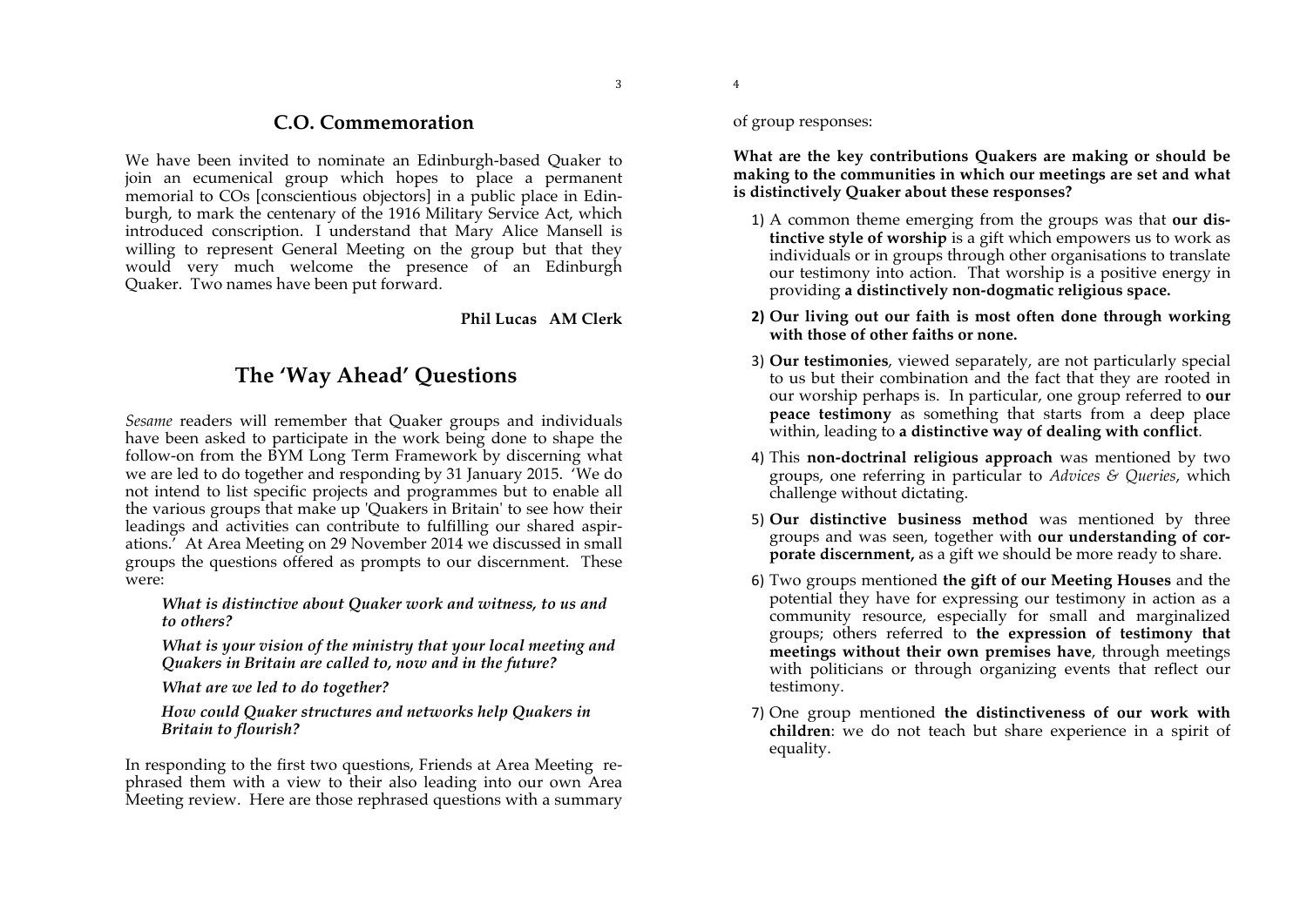6

5

## SOUTH EAST SCOTLAND AREA MEETING

## **Minutes of Area Meeting held on Saturday 29 November 2014 at Edinburgh Quaker Meeting House**

#### **2014/11/01 Worship**

During opening worship, extract 3.29 from the conclusion of the chapter on church affairs in *Quaker Faith & Practice* was read to us. This reminds us that our meetings for church affairs should be used imaginatively, should be times of enjoyment as well as of hard work, and should build us up in love and do us good.

We have remembered our Friend Alistair Milner of East Scotland Area Meeting, who died suddenly last night and uphold Beryl Milner in our prayers.

#### **2014/11/02 Introductions**

Kate Arnot has been asked to assist our clerk at the table this time in the absence of Alastair Cameron. We have ensured those present know each other's names and meetings. The attendance will be recorded in the concluding minute.

**2014/11/03 The minutes of our last meeting**, held on 25 October 2014 in Polmont have been signed and entered in the minute book.

#### **2014/11/04 Matters arising**

**a) Militarisation in society** (Minute 2014/10/06 refers)

Our minute was forwarded to General Meeting for Scotland and we are glad to note that General Meeting has adopted our concern. Our clerk has written to most of the education conveners (or equivalent, as different structures and titles are used) and directors of education in our area in accordance with our minute. No replies have been received as yet but any received will be reported to us at future meetings.

#### **b) The future of our Area Meeting** (Minute 2014/10/13 refers)

A remit for the suggested short term working group has been prepared as requested and shared with us. We ask the remit group to include a reference to the nurture of spirituality in the aims of the review and to harden up what it says about the hoped-for results of the review. We ask the review group to use methodology similar to the Appreciative Inquiry method used in our day conference last Saturday and to ensure the involvement in the review of those members and attenders who do not normally attend Area Meeting.

#### **2014/11/05 Area Meeting's participation in the Fringe Festival**

The managers of our Edinburgh Meeting House have raised with the Meeting House Management Committee their view that they and the Festival Committee cannot sustain the present level of Festival Fringe involvement beyond 2015. The same small group which prepared the remit for the review of our Area Meeting explored whether this should be part of that review but, because a clear decision is needed by July 2015 at latest and because the Venue 40 activity has quite distinctive features, agreed that its review should be treated separately.

The Festival Committee were asked and have agreed to undertake this review with the assistance of two Friends not directly involved in its work. Alison Chalmers and Rufus Reade have agreed to be the two independent Friends. We ask that the review should include consultation with members of the wider Area Meeting community.

#### **2014/11/06 Sharing the life of Central Edinburgh Meeting**

Three Central Edinburgh Friends read to us a description of the life of their Meeting. We were reminded that this is the largest Local Meeting in Scotland and we have heard in some detail about the complexities of sustaining its life and engagement with the world.

The meeting currently has a lively group of children, with numbers fluctuating as families come and go. All-age meeting takes place monthly, encouraging children and young people to be part of the Meeting in a spirit of equality. Elders seek to meet the spiritual needs of Friends, whose understanding of spirituality varies greatly. Elders and Overseers are currently conducting a 'reflection on the spiritual life of the meeting' and hoping to report back in January 2015.

The Meeting has missed a significant number of Friends who have moved away or died, unsettling the rootedness of the Meeting. Adequate 'oversight' – the pastoral care of each other – is challenging in a Meeting of this size. Engaging a significant proportion of Friends in meetings for worship for business is also challenging, and ways of addressing this have been explored.

The Meeting House is owned and managed by Area Meeting and is a busy place, making high demands of staff but the Local Meeting is privileged to be able to use it as its home.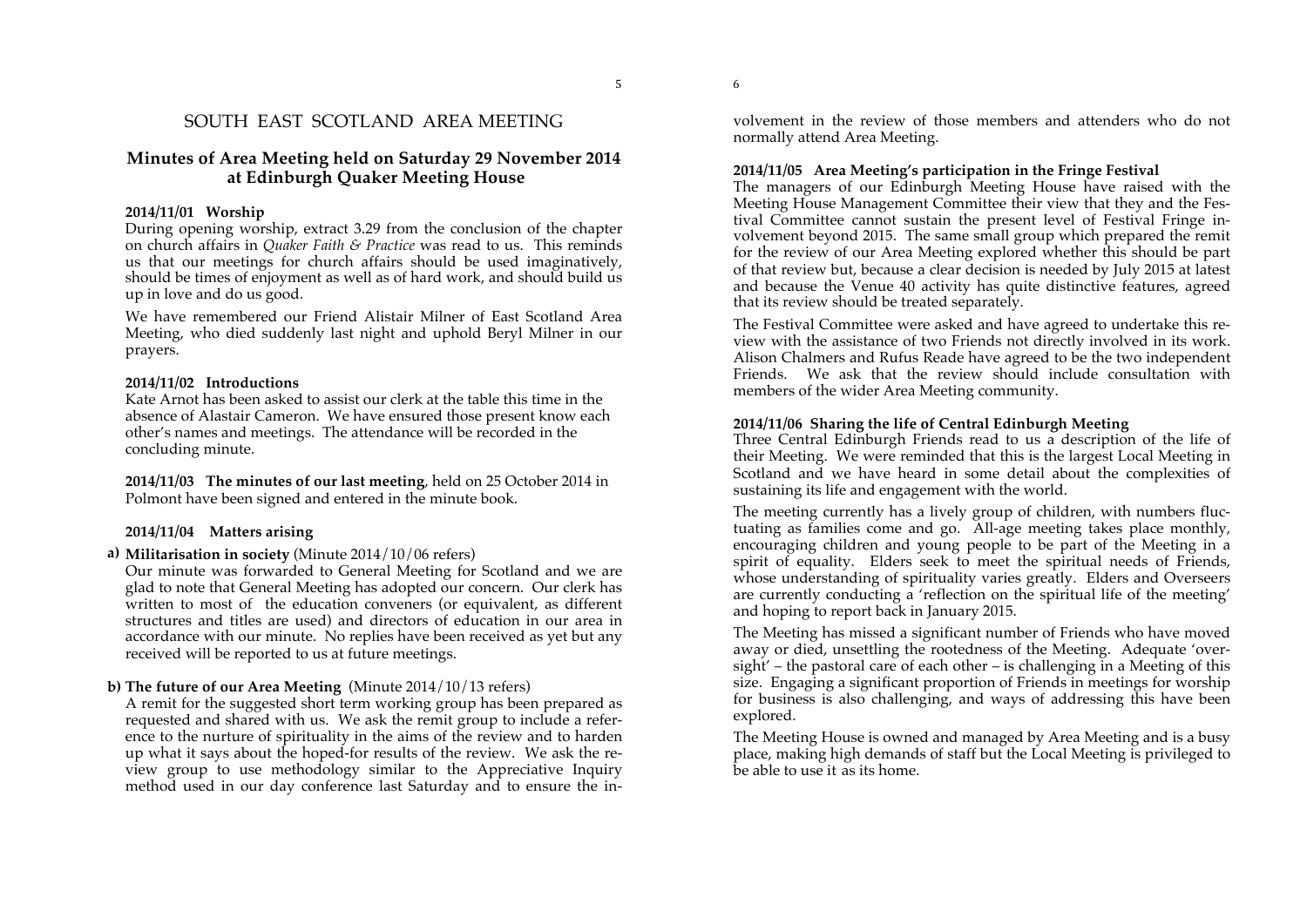8

7

#### **2014/11/07 Membership matters**

- a) A certificate of transfer of membership has been received for **Hilery Williams**, who has lived for some time at 3 Tenterfield House, Dunbar Road, Haddington. She is in touch with East Lothian Local Meeting and we ask Pat Lucas to welcome her to our Area Meeting.
- b) [An application for membership was received and visitors appointed.]
- c) **Emma Griffiths** (minute 2014/10/10 refers). Rachel Fitzgerald and Chris Booth have met with Emma and an account of their meeting has been shared with us.

We accept Emma into membership and ask Marianne Ferguson Rice to welcome her on our behalf.

d) West Wiltshire and East Somerset Area Meeting has accepted the transfer of Membership of **Jean Brydon** from this Area Meeting.

#### **2014/11/08 Marriage matters**

- a) Certificate of accomplishment **Anna Mitchell & Brian Cleland** The certificate of accomplishment for the marriage of Brian Cleland and Anna Mitchell on 28 August 2014 has been signed and returned.
- b) Request for appointment **Tony Gross & Mark Bitel**

We appoint a meeting for worship for the marriage of Tony Gross and Mark Bitel at 2 pm on 14 February 2015 at Edinburgh Quaker Meeting House. We ask Area Meeting elders to bring to our next meeting the names of two elders to serve at that meeting for worship.

#### **2014/11/09 Meeting for Sufferings held on 4 October 2014**

Janet Grimwade has reported on this meeting, much of which was given to reflection in groups and in plenary on how Meeting for Sufferings is working. Devon Area Meeting has asked Friends to support their minute 'Courage to save the Planet' focussing on the hard decisions required of world leaders at the International Climate Conference next year by upholding them for one minute at 9 pm each evening.

We note that giving to Britain Yearly Meeting has dipped considerably although the shortfall has been made good by legacies.

We thank Janet for her report, which has been printed in full in *Sesame*.

#### **2014/11/10 What future for Scotland? - Earth People and Planet**

Annie Miller has reported on the day conference organised by our Social Responsibility Working Group on Saturday 22 November 2014. The conference, which was attended by nearly sixty Quakers, was facilitated by Tim Slack, a member of the Quaker Life Network from Liverpool, who used Appreciative Inquiry principles involving paired conversations followed by small group discussions.

Jonathan Dale was the guest speaker, reminding us that being a Quaker must be a way of life, not just an optional extra for Sundays and enlarging on how Quaker testimony must transform our lifestyles and take us away from 'the ways of the world'. He quoted John Woolman and referred to the 'Eight Foundations of a true social order' that had been drawn up by London Yearly Meeting in 1918 (*Q.F.&P.,* 23.16).

The participants were encouraged to think positively throughout the day, and to create entertaining and imaginative ways of putting forward the picture of the Scotland we would like to help create, and this was certainly borne out when those ideas were shared at the final plenary, amid much laughter. These ideas reflected many of those that had been put forward during the referendum campaign, and included ridding Scotland of nuclear weapons, land reform, investment in renewable energy supplies and banning of fracking, investment in social housing with good insulation, hybrid vehicles, banning of certain pesticides, reform of the social security system, reform of monetary policy, and greater regulation of advertising and the press, leading to responsible media. The picture presented was remarkably consistent over the different groups, perhaps unsurprisingly.

The many contributions that evolved during the day have been noted by the planning group, ready for further consideration. A follow-up event has been planned to be held on Saturday, 31 January, at 7 Victoria Terrace, to start at 12.30 with packed lunches in the hall, then starting at 13.30 and finishing at 16.30 and we were asked to watch out for further details.

We thank Annie for her report.

#### **2014/11/11 Discernment on the Yearly Meeting Long Term Framework and the way forward for our Area Meeting**

Meeting for Sufferings has invited Area and Local Meetings to contribute towards its discernment on the renewal of our Yearly Meeting's long term framework. We are asked to address the following questions and to respond by the end of January 2015.

- o *What is distinctive about Quaker work and witness, to us and to others?*
- o *What is your vision of the ministry that your local meeting and Quakers in Britain are called to, now and in the future?*
- o *What are we led to do together?*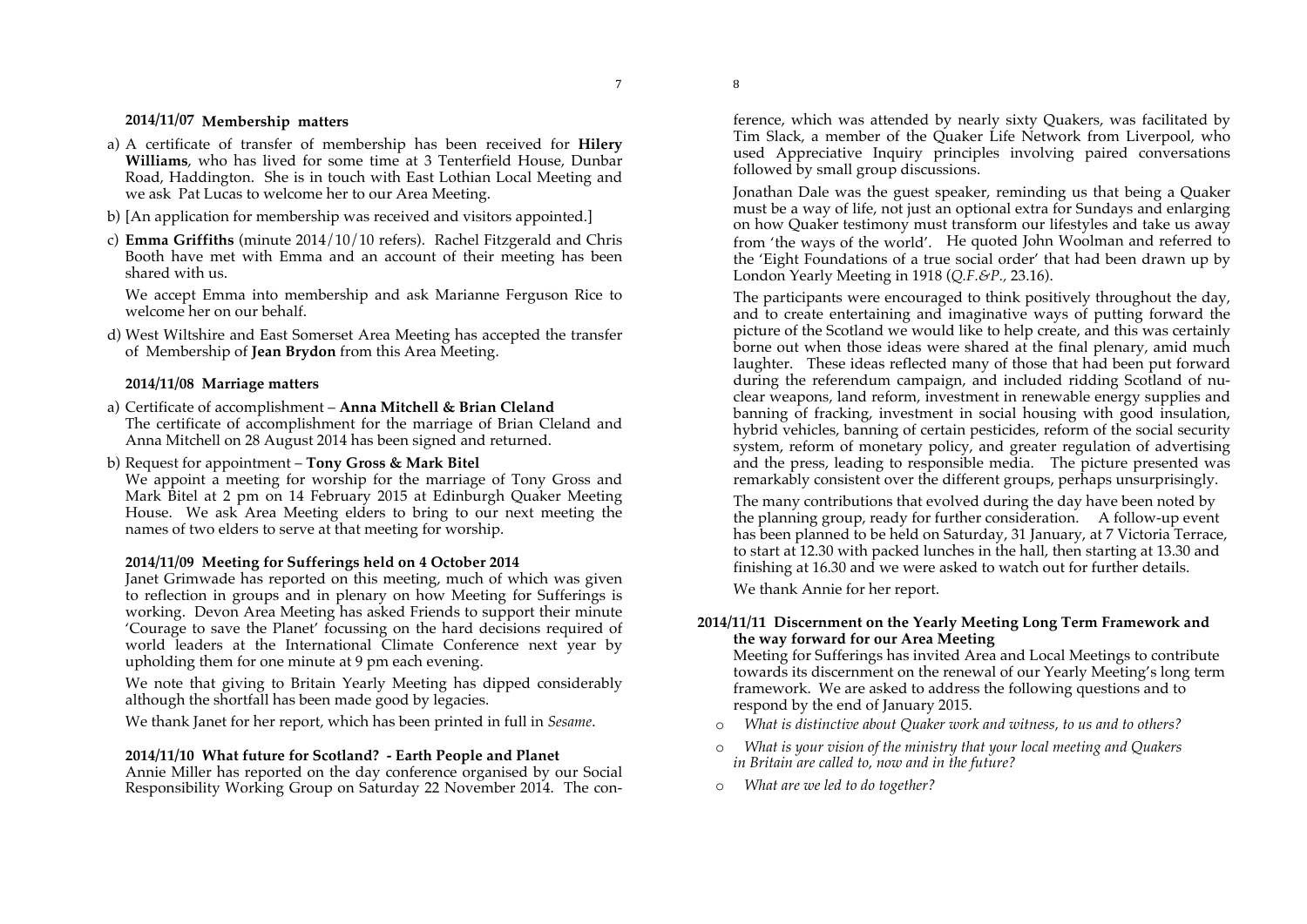9

o *How could Quaker structures and networks help Quakers in Britain to flourish?*

At the same time we are starting on the process of a radical review of the working of our Area Meeting and our clerk suggests that addressing the same questions may be a helpful start to our review process.

We have worked in pairs and small groups by seeking answers to the following two questions:

- 1. What are the key contributions Quakers are making or should be making to the life of the communities in which our Meetings are set?
- 2. What is distinctly Quaker about these contributions?

We will take the answers we found forward to our next meeting in January, when we shall continue with this work and prepare a response for the Meeting for Sufferings working group.

#### **2014/11/12 Appointments**

Our nominations committee has brought us the following names for release or appointment**:**

#### **1. Release from service:**

Kate Arnot has asked to be released from service as Staffing Link. We release her and thank her for her service

## **2. For appointment:**

## **a) Assistant Clerks to Area Meeting:**

**Elizabeth Allen** (East Lothian LM) to serve from January 2015 to the end of March 2016.

**Alastair Cameron** (Portobello & Musselburgh LM) to serve from January 2015 to the end of December 2017.

We appoint them accordingly.

## b) **Trustees**

**John Phillips** (Central Edinburgh LM); and **Rufus Reade** (South Edinburgh LM) both to serve a second triennium from January 2015 to the end of December 2017.

**Liz Law** (Central Edinburgh LM) to serve from January 2015 to the end of December 2017.

We appoint them accordingly.

c) **Our representative on Quaker Life Representative Council** 

**Katrina McCrea** (Portobello and Musselburgh LM) to serve from January 2015 to the end of December 2017.

We appoint her accordingly.

## d) **Overseers**

10

**Stasa Morgan-Appel** (South Edinburgh LM) to serve from January 2015 to the end of December 2017.

**Hilary Davies** (South Edinburgh LM) to serve a second year from January to December 2015.

We appoint them accordingly.

## e) **Staffing Link**

**Madeleine Harding** (Central Edinburgh LM) to serve a further year from January to December 2015.

We appoint her accordingly.

## **3. Completion of service**

We note that David Somervell (Overseer), Martin Burnell (Trustee) and Neil Turner (Elder) have completed their periods of appointment and we thank them for their service.

## **4. Quaker Peace and Social Witness Spring Conference**

This conference, to be held at Swanwick, Derbyshire on 13-15 March 2015, is an excellent way for both new and more experienced Friends to learn about the work of QPSW and our Area Meeting likes to appoint two representatives. Local Meetings have been asked to suggest names.

## **5. Junior Yearly Meeting 2015**

This event for 15-18 year olds, born between 1.9.1996 and 31.8.1999,.will be held at Lee Valley Youth Hostel from 1-4 May. Mary Jane Elton has been asked to suggest names of possible representatives and none immediately occurred to her. Local Meetings are asked to consider whether they know of young people who might be interested and to pass names to Mary Jane.

## **2014/11/13 Correspondence and notices**

## a) **'Being Friends Together'**

We were told briefly at our last meeting about this new and extensive online learning project now available from Quaker Life and Woodbrooke. Local Meetings are encouraged to explore the possibilities of this for their learning together. It is available for an annual subscription of £35.00 from http://together.woodbrooke.org.uk